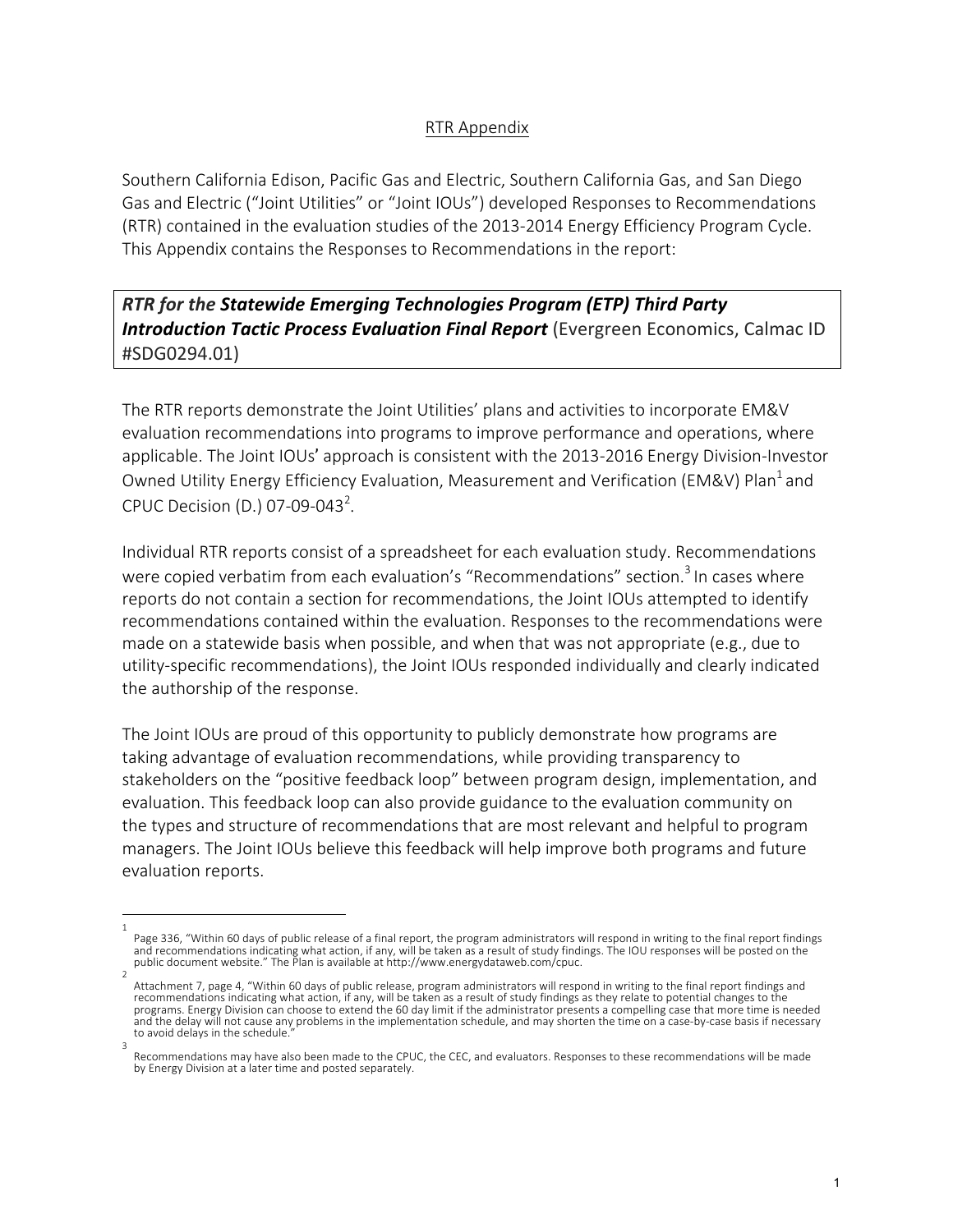## **EM&V** Impact, Process, Market Assessment Study Recommendations

Study Title: Statewide Emerging Technologies Program (ETP) Third Party Introduction Tactic Process Evaluation Final Report

**Program: ETP Technology Introduction Support (TRIP/IDEEA365)** 

**Author: Evergreen Economics**

**Calmac ID: SDG0294.01**

**ED WO: 2007**

**Link to Report: http://calmac.org/publications/ETP\_3P\_Introduction\_Tactic\_Process\_Evaluation\_Final\_Report.pdf**

| Item#          | Page # | <b>Findings</b>                                                                                                                                                                                                                                                                                                                                                                                                                                                                                                                                                                                                                                                                                                                                                                                                                                                                                                                                                                | <b>Best Practice / Recommendations</b>                                                                                                                                                                                                                                                                                                                                                                                                                              | Recommendation<br><b>Recipient</b> | <b>Disposition</b><br>(Accepted,<br>Rejected, or<br>Other) | <b>Disposition Notes</b><br>(e.g. Description of specific program change or Reason for rejection or Under<br>further review)                                                                                                                                                                                                                                                                                                                                           |
|----------------|--------|--------------------------------------------------------------------------------------------------------------------------------------------------------------------------------------------------------------------------------------------------------------------------------------------------------------------------------------------------------------------------------------------------------------------------------------------------------------------------------------------------------------------------------------------------------------------------------------------------------------------------------------------------------------------------------------------------------------------------------------------------------------------------------------------------------------------------------------------------------------------------------------------------------------------------------------------------------------------------------|---------------------------------------------------------------------------------------------------------------------------------------------------------------------------------------------------------------------------------------------------------------------------------------------------------------------------------------------------------------------------------------------------------------------------------------------------------------------|------------------------------------|------------------------------------------------------------|------------------------------------------------------------------------------------------------------------------------------------------------------------------------------------------------------------------------------------------------------------------------------------------------------------------------------------------------------------------------------------------------------------------------------------------------------------------------|
|                |        |                                                                                                                                                                                                                                                                                                                                                                                                                                                                                                                                                                                                                                                                                                                                                                                                                                                                                                                                                                                |                                                                                                                                                                                                                                                                                                                                                                                                                                                                     |                                    |                                                            |                                                                                                                                                                                                                                                                                                                                                                                                                                                                        |
| $\mathbf{1}$   | 69     | A requirement for cost effectiveness is in<br>conflict with the objective of innovation. This<br>inherent conflict can be addressed by using a<br>two-stage solicitation approach and carefully<br>choosing how to review cost-effectiveness.<br>Risk is lowered to the IOUs (who eventually<br>need to put measures through a work paper<br>process) by applying a higher weight to cost-<br>effectiveness scores and setting a smaller<br>budget.<br>Vendors prefer a two-stage approach to a one-<br>stage approach. In a two-stage approach, the<br>vendors risk spending less time on a solicitation<br>that they may not win. Vendors also appreciate<br>being considered without a heavy weight on<br>cost-effectiveness in a first stage before making<br>it to a second stage.<br>A two-stage approach may attract a greater<br>number of bids since an abstract requires less<br>vendor effort, and requires less IOU staff time,<br>lat least in the initial round. | Consider using a two-phased approach that<br>does not have a specific cost-effectiveness<br>threshold. Based on evidence from vendors and<br>their bids and comparing across IOU<br>approaches, we recommend the IOUs use a two-<br>phased approach without an explicit cost-<br>effectiveness threshold in the first stage, to<br>allow for more concepts to get submitted. Since<br>our evaluation data collection, SCE has moved to<br>a two-stage solicitation. | <b>IOUS</b>                        | Accept                                                     | The IOUs have lowered the consideration of cost effectiveness from initial<br>review of bids by a variety of methods: conducting a double screen within the<br>same phase, having an abstract phase prior to the full proposal, or<br>significantly lowering the weight on cost effectiveness. Cost effectiveness is<br>still a valid selection criterion when comparing bids, and attention to cost<br>effectiveness allows ETP to make wiser use of ratepayer funds. |
| $\overline{2}$ | 69     | New vendors are more enticed by a new<br>solicitation approach and were more likely to be have not submitted bids in the past, consider<br>awarded through the new solicitation approach<br>(TRIP).<br>New vendors that do not typically submit<br>program concepts to the IOUs are enticed to<br>participate in a new solicitation approach (TRIP).                                                                                                                                                                                                                                                                                                                                                                                                                                                                                                                                                                                                                           | For IOUs that wish to attract new vendors who<br>using either an explicit TRIP solicitation and/or<br>providing outreach to new vendors via the<br>TRIO program. SCE was successful in reaching<br>lnew vendors who had not submitted bids in the<br>past likely due to the combination of their<br>bidder outreach through TRIO and their TRIP<br>solicitation.                                                                                                    | <b>IOUS</b>                        | Accept                                                     | The IOUs are committed to reaching out to new vendors and have already<br>started discussing upcoming solicitations at TRIO pograms. The IOUs are also<br>expanding the mailing lists for solicitations for both TRIP and IDEEA365.<br>PG&E's TRIP RFA launched October 2015.                                                                                                                                                                                          |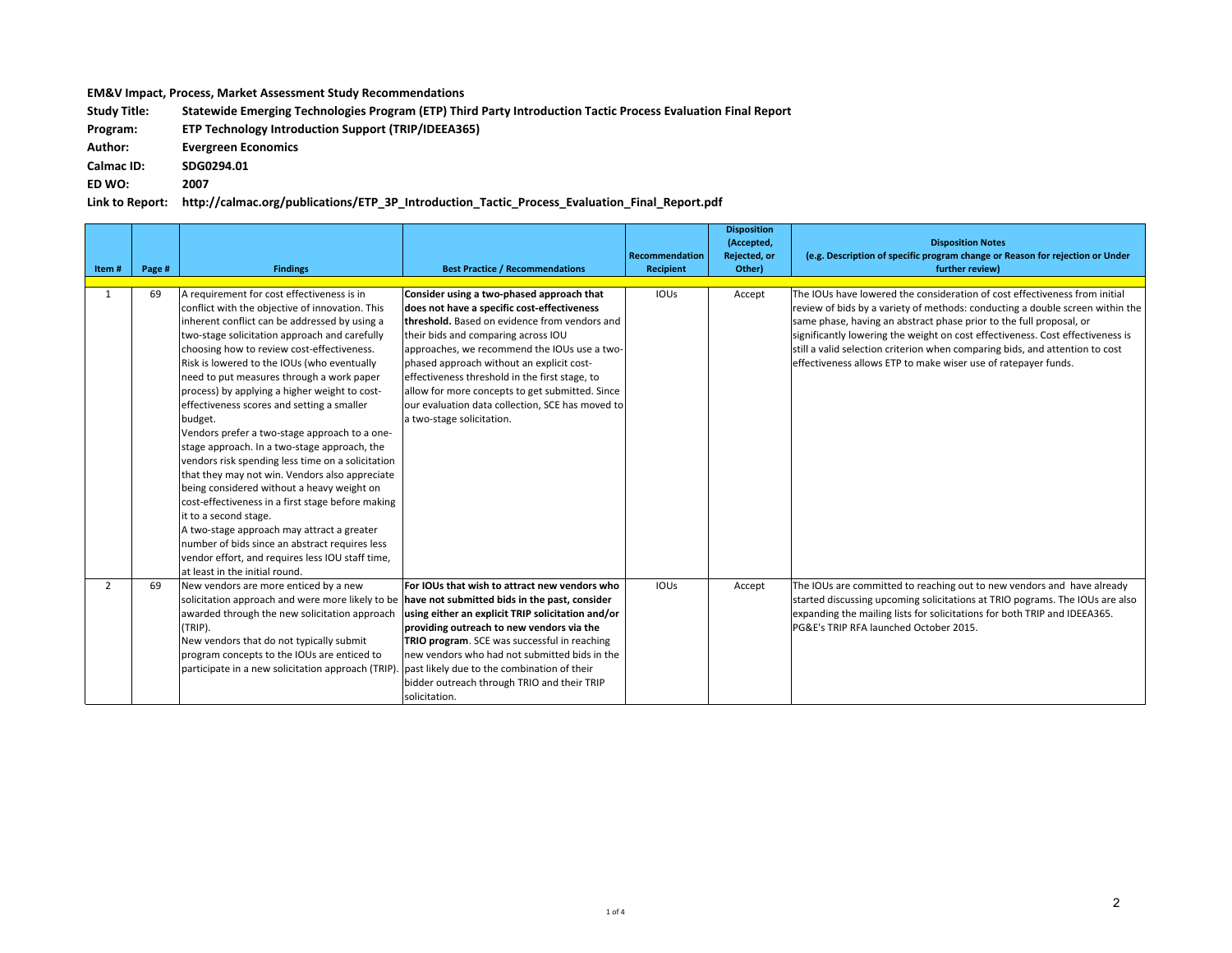|            |              |                                                     |                                                                                                                                            |                             | <b>Disposition</b><br>(Accepted, | <b>Disposition Notes</b>                                                                         |
|------------|--------------|-----------------------------------------------------|--------------------------------------------------------------------------------------------------------------------------------------------|-----------------------------|----------------------------------|--------------------------------------------------------------------------------------------------|
|            |              |                                                     |                                                                                                                                            | Recommendation<br>Recipient | Rejected, or                     | (e.g. Description of specific program change or Reason for rejection or Under<br>further review) |
| Item#<br>3 | Page #<br>69 | <b>Findings</b>                                     | <b>Best Practice / Recommendations</b><br>Losing bidders lack understanding of the reasons Give feedback to rejected bidders since they do | IOUS                        | Other)<br>Accept                 | The IOUs have already instituted processes to provide feedback: SCE's                            |
|            |              | they were rejected, preventing them from            | not have an accurate understanding of why                                                                                                  |                             |                                  | solicitation department already makes phone calls to unsuccessful bidders                        |
|            |              | improving on future bids.                           | they were rejected. Comparison of IOU scores                                                                                               |                             |                                  | and provides comments that were collected during the scoring process. SCG                        |
|            |              | A comparison of bidder impressions on what          | and notes to bidder interviews revealed that                                                                                               |                             |                                  | and PG&E's notification to unsuccesful bidders include information on how                        |
|            |              | their weaknesses were in their proposals did        | bidders lack an accurate understanding of their                                                                                            |                             |                                  | bidders can obtain feedback. SDG&E provides batch feedback so that                               |
|            |              | not align with reasons reported by the IOU          | rejection. Because vendors report that they                                                                                                |                             |                                  | unsuccessful bidders may learn from the experience of others.                                    |
|            |              | they submitted to. This may reflect a lack of       | have other ideas for submission to these                                                                                                   |                             |                                  |                                                                                                  |
|            |              | understanding of the IOU request and may also       | solicitations, it is a wise investment to give                                                                                             |                             |                                  |                                                                                                  |
|            |              | be due to bidders not working to customize          | feedback to rejected bidders so that they can                                                                                              |                             |                                  |                                                                                                  |
|            |              | their ideas towards the bid requirements            | submit more robust bids in the future. We                                                                                                  |                             |                                  |                                                                                                  |
|            |              | (researcher hypothesis).                            | understand that there are constraints on the                                                                                               |                             |                                  |                                                                                                  |
|            |              |                                                     | IOU side to sharing this detailed information                                                                                              |                             |                                  |                                                                                                  |
|            |              |                                                     | with multiple bidders. One possible approach                                                                                               |                             |                                  |                                                                                                  |
|            |              |                                                     | would be to batch feedback across all bidders                                                                                              |                             |                                  |                                                                                                  |
|            |              |                                                     | for distribution to everyone who submitted a                                                                                               |                             |                                  |                                                                                                  |
|            |              |                                                     | response to the solicitation. This will in turn                                                                                            |                             |                                  |                                                                                                  |
|            |              |                                                     | increase the quality of the pool of bids that the                                                                                          |                             |                                  |                                                                                                  |
|            |              |                                                     | IOUs have to review and award.                                                                                                             |                             |                                  |                                                                                                  |
| 4          | 70           | If the IOUs continue to seek new vendors /          | Increase education to prospective bidders on                                                                                               | IOUS                        | Accept                           | The IOUs have already begun discussing criteria for innovation at TRIO events                    |
|            |              | innovative technologies through a similar           | the criteria for innovative and emerging                                                                                                   |                             |                                  | and provided additional information around TRIP solicitation through the                         |
|            |              | approach such as TRIP or a special IDEEA365         | technologies. The RFPs are complex and                                                                                                     |                             |                                  | TRIO symposium. In addition, each IOU will discuss with their procurement                        |
|            |              | solicitation, they will likely need to provide more | confusing to bidders but it is uncertain whether                                                                                           |                             |                                  | divisions the feasibility of a) putting definitions in RFPs, including general                   |
|            |              | education and information to prospective            | these could be simplified given all of the                                                                                                 |                             |                                  | scoring guidelinesa, b) adding this information to the ETCC website, and c)                      |
|            |              | bidders.                                            | requirements desired by the IOUs. Since many                                                                                               |                             |                                  | adding this information to existing TRIP and IDEEA365 documentation and                          |
|            |              | Inexperienced vendors require more training on      | prospective bids were rejected due to                                                                                                      |                             |                                  | resource websites. The IOUs will also explore other channels, including                          |
|            |              | how to respond adequately.                          | technologies lacking data, already being in the                                                                                            |                             |                                  | facilitating a bidders conference for future TRIP solicitations.                                 |
|            |              | A separate solicitation setup and                   | market, or not meeting the given definition, as                                                                                            |                             |                                  |                                                                                                  |
|            |              | implementation requires significant IOU staff       | well as vendors not understanding the type of                                                                                              |                             |                                  |                                                                                                  |
|            |              | resources.                                          | data required to support savings claims, IOUs                                                                                              |                             |                                  |                                                                                                  |
|            |              | Inexperienced vendors are less likely to feature    | would benefit by vendors having continued and                                                                                              |                             |                                  |                                                                                                  |
|            |              | a solid implementation plan.                        | increased opportunities for education on                                                                                                   |                             |                                  |                                                                                                  |
|            |              | The possibility of attracting a greater number of   | innovative and emerging technology criteria,                                                                                               |                             |                                  |                                                                                                  |
|            |              | bids may create delays in reviewing all incoming    | including continuing (or beginning) to require at                                                                                          |                             |                                  |                                                                                                  |
|            |              | bids, which could affect the amount of time         | least new vendors to participate in the technical                                                                                          |                             |                                  |                                                                                                  |
|            |              | remaining for a technology or program to be         | documentation workshop. Specific clarification                                                                                             |                             |                                  |                                                                                                  |
|            |              | implemented if start date is delayed and end        | should exist regarding rules about technologies                                                                                            |                             |                                  |                                                                                                  |
|            |              | date is fixed.                                      | where the value lies in both their energy                                                                                                  |                             |                                  |                                                                                                  |
|            |              |                                                     | efficiency and demand response traits. This                                                                                                |                             |                                  |                                                                                                  |
|            |              |                                                     | should result in higher quality bids, and fewer                                                                                            |                             |                                  |                                                                                                  |
|            |              |                                                     | difficulties among vendors when crafting                                                                                                   |                             |                                  |                                                                                                  |
|            |              |                                                     | proposals.                                                                                                                                 |                             |                                  |                                                                                                  |
|            |              |                                                     | Consider creating a website with examples of                                                                                               |                             |                                  |                                                                                                  |
|            |              |                                                     | technologies awarded, webinars that can be                                                                                                 |                             |                                  |                                                                                                  |
|            |              |                                                     | downloaded, and frequently asked questions.                                                                                                |                             |                                  |                                                                                                  |
|            |              |                                                     | This could be added to the existing ETCC site or                                                                                           |                             |                                  |                                                                                                  |
|            |              |                                                     | created as a standalone TRIP site.                                                                                                         |                             |                                  |                                                                                                  |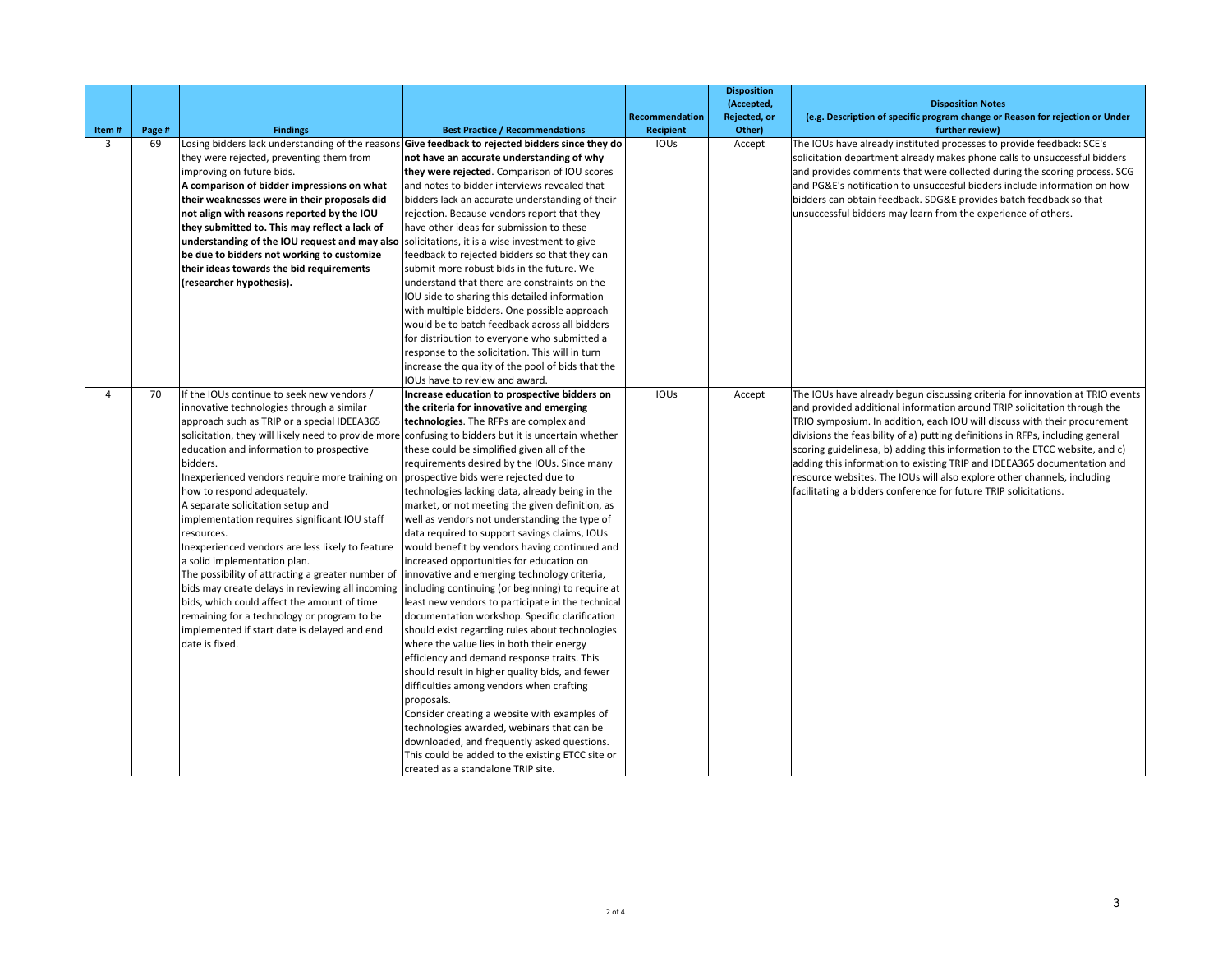| Item#          | Page # | <b>Findings</b>                                                                                                                                                                                                                                | <b>Best Practice / Recommendations</b>                                                                                                                                                                                                                                                                                                                                                                                                                                                | Recommendation<br>Recipient | <b>Disposition</b><br>(Accepted,<br>Rejected, or<br>Other) | <b>Disposition Notes</b><br>(e.g. Description of specific program change or Reason for rejection or Under<br>further review)                                                                                                                                                                                                                                                                                                        |
|----------------|--------|------------------------------------------------------------------------------------------------------------------------------------------------------------------------------------------------------------------------------------------------|---------------------------------------------------------------------------------------------------------------------------------------------------------------------------------------------------------------------------------------------------------------------------------------------------------------------------------------------------------------------------------------------------------------------------------------------------------------------------------------|-----------------------------|------------------------------------------------------------|-------------------------------------------------------------------------------------------------------------------------------------------------------------------------------------------------------------------------------------------------------------------------------------------------------------------------------------------------------------------------------------------------------------------------------------|
| 5              | 70     | The utilities asked us to include a question<br>regarding vendor preferences on the schedule<br>for releasing bids solicitations. Bidders noted<br>that the end of the year is not a good time to<br>submit bids due to having busy schedules. | Avoid releasing bids towards the end of the<br>year. The utilities generally try to avoid<br>releasing solicitations then, and have not<br>released a TRIP bid RFP or RFA at the end of the<br>year. By the utilities' continuing to avoid this<br>time of the year to release solicitations, more<br>vendors may make the decision to submit their<br>ideas for innovative technologies and/or<br>programs which will give the IOUs a larger pool<br>of vendors and ideas to review. | IOUS                        | Other                                                      | The IOUs agree that it is desirable to avoid releasing solicitations at the end of<br>the year, but in some cases the timing of the solicitations sometimes needs to<br>be coordinated with other program constraints and requirements. Note that<br>SCE's IDEEA365 solicitation is open year-round. These other constraints aside,<br>the IOUs agree to avoid releasing solicitations at the end of the year<br>whenever possible. |
| 6              | 71     |                                                                                                                                                                                                                                                | Consider making TRIP a two-stage process, with<br>the first stage requiring less data and less<br>effort, allowing a discussion phase with<br>vendors that could include a debrief on the<br>problems with their approaches that could help<br>them with future bids. Education could also be<br>conducted in conjunction with discussions with<br>vendors after the submittal of an abstract if SCE<br>considered using a two-staged solicitation<br>process.                        | SCE                         | Other                                                      | Duplicate recommendation, please see response to Item #1                                                                                                                                                                                                                                                                                                                                                                            |
| $\overline{7}$ | 72     |                                                                                                                                                                                                                                                | • Consider creating a website with examples of<br>technologies awarded, webinars that can be<br>downloaded, and frequently asked questions.<br>This could be added to the existing ETCC site or<br>created as a standalone TRIP site.                                                                                                                                                                                                                                                 | SCE and SCG                 | Accept                                                     | The utilities agree to create a webpage on the ETCC website and provide a<br>link to PEPMA.                                                                                                                                                                                                                                                                                                                                         |
| 8              | 72     | Most successful bids were from vendors that<br>partnered                                                                                                                                                                                       | Consider encouraging partnerships between<br>new/technology vendors and experienced<br>implementers to ensure valid implementation<br>strategies and increase the acceptance rate for<br>technology vendors so they are more likely to<br>respond in the future.                                                                                                                                                                                                                      | <b>SCE</b>                  | Other                                                      | SCE already encourages partnerships between technology vendors and<br>experienced implementers at TRIO events. However, concerns about sharing<br>of intellectual property and other proprietary information will always be a<br>limiting factor: every company's comfort level differs.                                                                                                                                            |
| 9              | 72     | Need to ensure a good response from vendors.                                                                                                                                                                                                   | • Consider doing more robust outreach to<br>new/technology vendors such as through the<br>TRIO program (as SCE suggests it is considering<br>doing). During outreach events, vendors should<br>be made aware that all IOUs have similar<br>solicitations (using different vehicles) so vendors<br>may submit their bids to more than one IOU.                                                                                                                                         | SCG                         | Accept                                                     | SCG agrees to continute to coordinate with other utilities in conducting<br>outreach to vendors through the statewide TRIO program.                                                                                                                                                                                                                                                                                                 |
| 10             | 73     | In interviews, respondents reacted negatively to<br>the idea of lowering bid award amounts and said<br>that it would dissuade them from submitting<br>bids in the future.                                                                      | Consider sharing the risk with vendors by<br>increasing the amount of time and materials<br>budget vendors are allowed in their<br>contracts-especially for experienced<br>implementers and technologies with robust<br>savings calculations. A utility could consider<br>varying its contract budgets based on the risk<br>associated with bids based on data availability<br>and validity of assumptions.                                                                           | SCE, SCG                    | Reject                                                     | Contracts currently allow up to 20% of the budget to be time and materials,<br>and SCE disagrees that this proportion should be increased without data on<br>how well vendors have performed within this budgeting structure. The<br>utilities note that utilities contracting guidelines are designed to ensure that<br>program funds are spent wisely. SCE program managers are currently<br>reviewing vendor contracts.          |